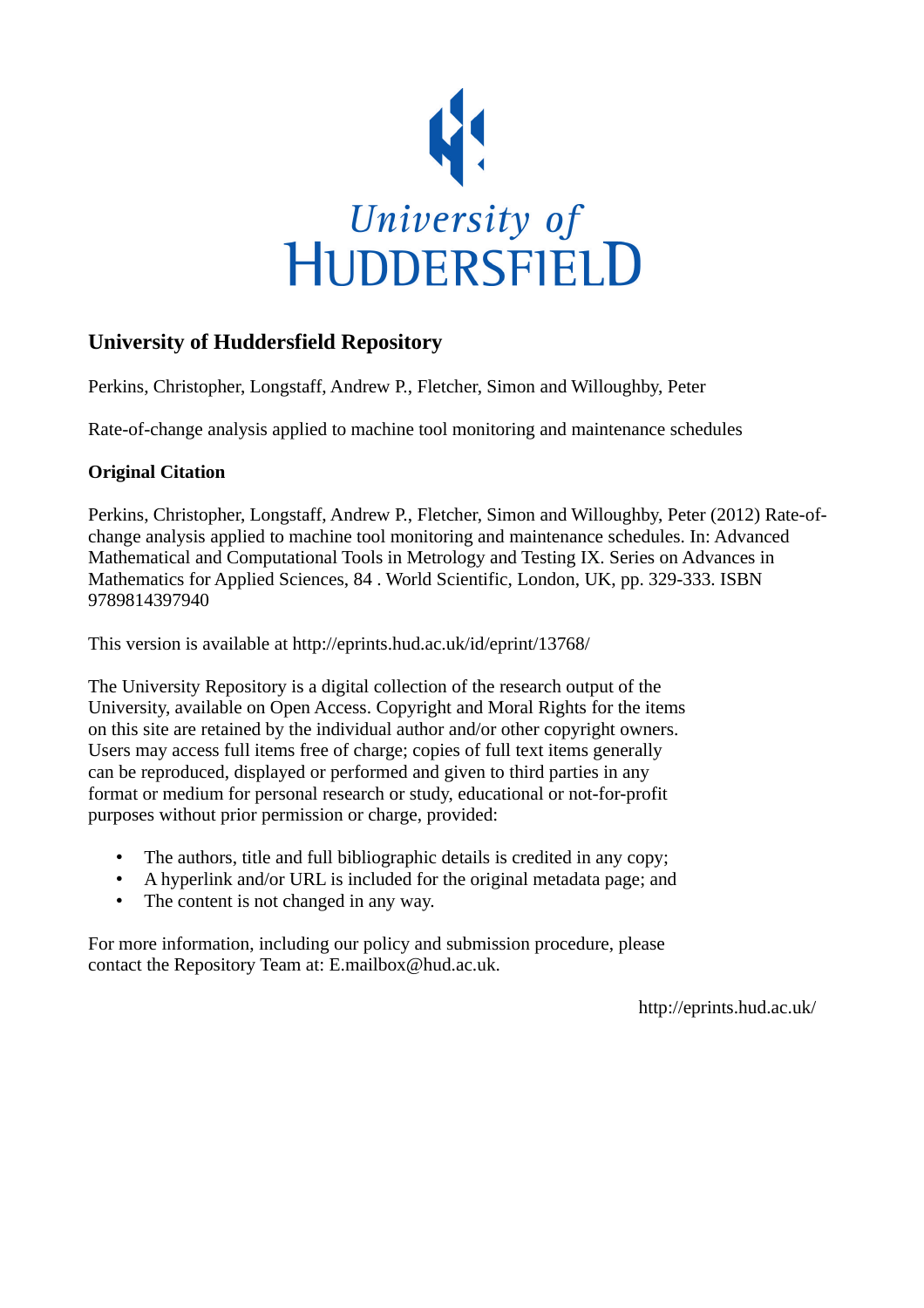## **RATE-OF-CHANGE ANALYSIS APPLIED TO MACHINE TOOL MONITORING AND MAINTENANCE SCHEDULES**

#### CHRISTOPHER PERKINS<sup>1,2</sup>, ANDREW P. LONGSTAFF<sup>1</sup>, SIMON FLETCHER<sup>1</sup>, PETER WILLOUGHBY<sup>2</sup>

*<sup>1</sup>Centre for Precision Technologies, School of Computing & Engineering, University of Huddersfield, Queensgate, Huddersfield, HD1 3DH, UK*

*<sup>2</sup>Machine Tool Technologies Ltd., 307 Ecroyd Suite, Turner Rd, Lomeshaye Business Village, Nelson, BB9 7DR, UK*

In high-value manufacturing, production equipment is often calibrated on a regular basis to ensure it remains within the required absolute tolerance. However, this go/no go approach means that data relating to the rate of change of the condition of the asset is often lost or overlooked. This data can provide valuable insight into the current state of the machine, and provide estimates of when maintenance will be required to maintain the present level of performance. Analyzing the rate of decay of certain machine capabilities can assist with optimisation of maintenance schedules, allow the cost of replacement parts to be reduced or spread out, and give more reliable estimates of machine availability. The reasons for the loss of this data and a proposed design of a system to capture it are discussed here.

## **1. Introduction**

The overall goal of machine tool manufacturers and maintenance teams has been described in the past by Mallet (1), essentially, as follows: Once a machine has been brought to a state where it is capable of producing parts to the specified tolerances, it will remain in that state for as long as possible. As discussed by Lawrence Mann Jr. et. al.(2), there are two approaches to this:Statistical based and Condition based.

Statistics based maintenance involves replacing components before calculations estimate that they should be beginning to fail. This is based on OEM's mean time to failure (MTTF) estimates. This process relies on careful calculation of wear curves related to the current machine processes and speeds. An alteration to any part of the process requires re-calculation of these figures.

Condition based monitoring of machine tools takes the approach that the degree of degradation of a component or machine can be measured and that this should dictate when restorative action is required. This is not a new idea, it has been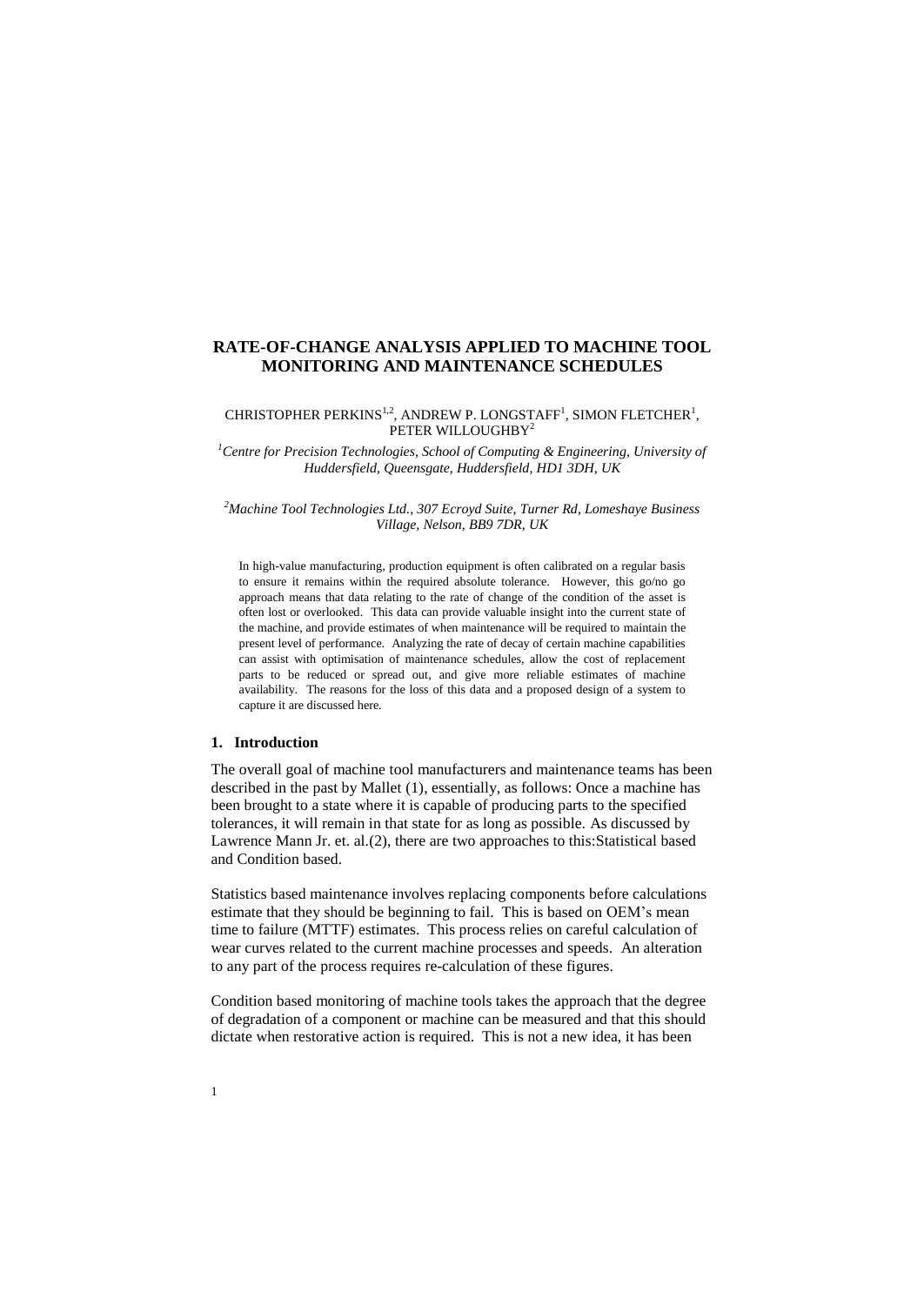discussed, tested and implemented, to varying degrees, since the early 1990s at least(2). Classic examples of condition based wear monitoring for specific parts are activities such as fluid analysis and vibration monitoring which look at changes in particle content of fluids, or examine the vibration spectrum of a particular machine as certain components degrade over time(3).

Although these techniques can indeed indicate when a gearbox is becoming worn, or if a bearings race has become chipped, they are not designed specifically to guarantee a go/no-go answer to the question of "can I cut a part successfully", especially in terms of accuracy degradation.

#### **2. Current Industry Practice**

An existing standard method of control is using statistical analysis of the results of parts produced on the machine having been measured on a coordinate measuring machine (CMM). If the data highlights that the critical features have drifted outside tolerance maintenance are tasked with investigating what has caused the defects, and correcting the machine accordingly. This process is illustrated in [Figure 1](#page-2-0) below.



Figure 1: Existing Production/Verification Cycle

<span id="page-2-0"></span>The downside to this method is that it measures defects in the manufactured part - if you are producing artefacts with a high capital value, or that are the product of months of sequential processing stages, this is an extremely costly and timeconsuming method of defect identification.

Alternatively, if changes in the important machine outputs can be measured directly, prior to any actual cutting tasks, and these results efficiently stored and analysed, major cost and time savings could be realised.

2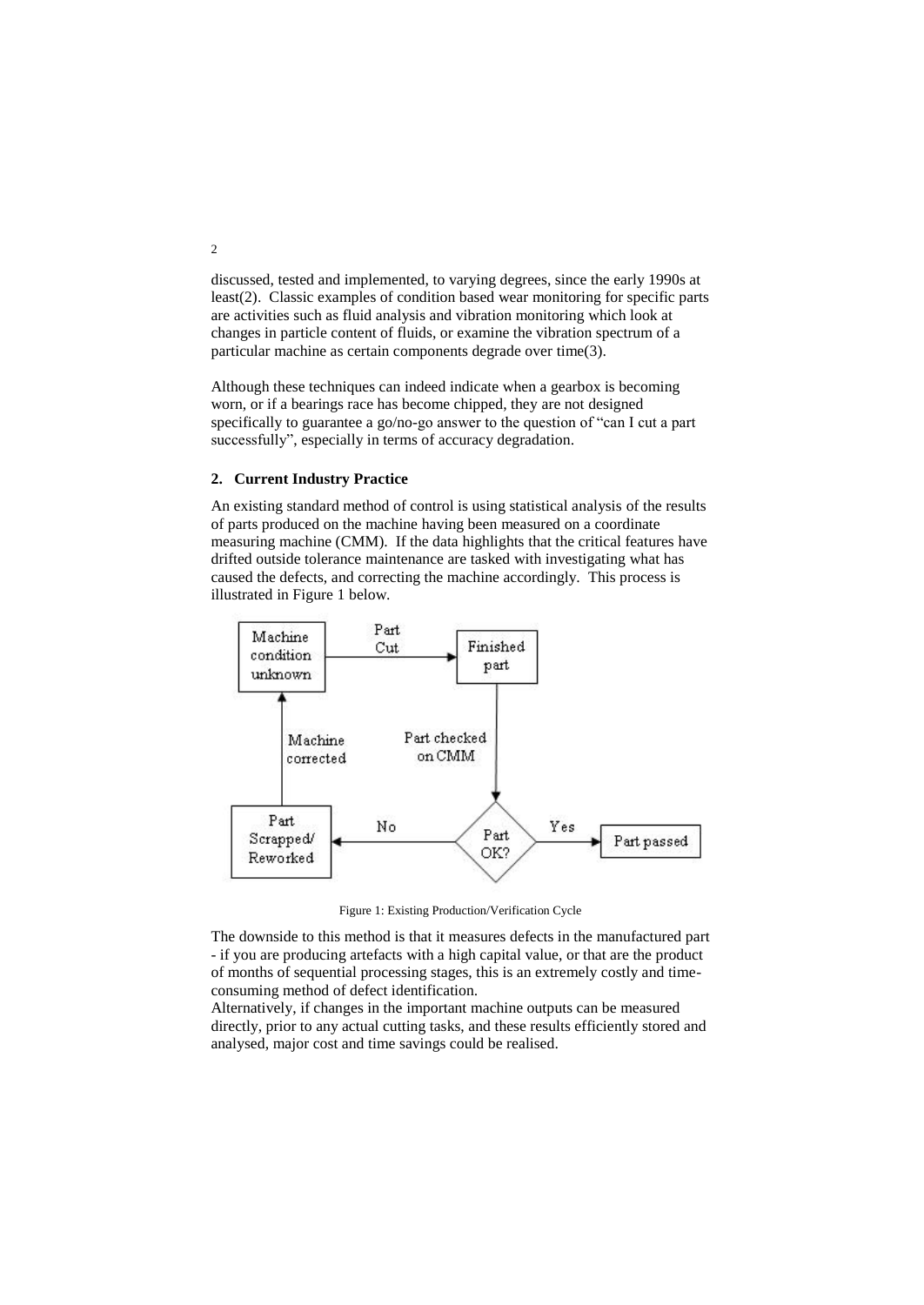Despite this, preventative condition-based maintenance is not used in every machine shop worldwide. Factors contributing to the low uptake of systems like this are things such as the cost of new metrology equipment (and the training that is required to use it effectively), ongoing personnel costs required for measurement and supervision and the lack suitable data storage and analysis expertise.

#### **3. Avoiding Failure**

The importance of recording the variations of a measured aspect of a machine tools metrology as it changes over time has not been ignored, and certain metrology systems provide the functionality to do this. For example, Renishaw's QC-20w Ballbar system(4) can display a "history" graph to show the values of various parameters contributing to non-circularity at each measurement occasion. However, the tolerance remains an absolute check so experience is required to interpret the history data.





Figure 2: Rate of change example

<span id="page-3-0"></span>In order to make predictions about the future, analysis of the rate of change of the measured errors is required. As shown in [Figure 2,](#page-3-0) the recorded error is still within the upper tolerance limit  $(+/-0.025$  mm/m in this case) and without direct analysis of the data, would appear acceptable. As should be evident from the chart however, it has climbed from a nominal value to a level only just inside the tolerance bounds in one measurement interval. Although this shows that the machine will produce a good part this time, this is a strong indicator that something is wrong within the machine's systems and might require intervention in the near future.

3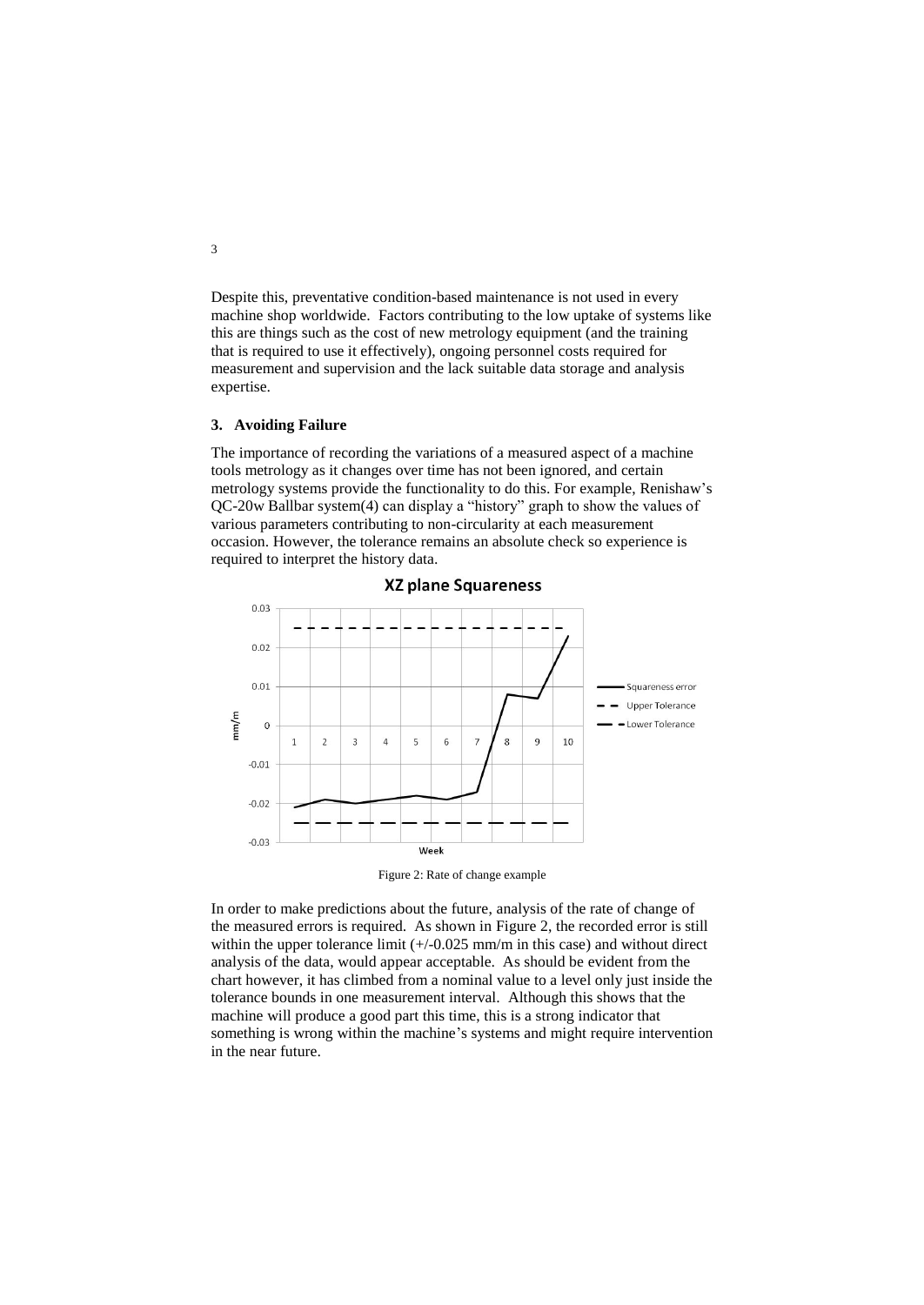By calculating the rate of change of the error (E) over time (t) a tolerance (RCmax) can be assigned to it, so that we are alerted if these bounds are exceeded [\(Equation 2\)](#page-4-0).

<span id="page-4-0"></span>
$$
\Delta E = \frac{dE}{dt}
$$
 Equation 1

$$
0 \le \frac{dE}{dt} \le |RC^{max}|
$$
 Equation 2

Where *dE* is in microns and *dt* is, in this case, in weeks.

It should be possible, by measuring the degradation of the machine's condition after each cutting process, or each batch of parts, to estimate how many times the cutting process can be performed before loss of accuracy will become a problem and maintenance will be required. Whilst in practice "measure each time" may not be possible due to the time needed to carry out all the required tests, even a less frequent calibrations schedule should be able to provide sufficient information to allow the creation of maintenance and calibration schedules that are more tailored to the present needs than a one-size-fits-all, yearly cycle.

The maximum maintenance interval (MMI) for the machine feature being measured can be described by:

$$
MMI \leq \frac{Tol^{max} - E(t)}{\Delta E}
$$
 Equation 3

Where  $E(t)$  is the measured error at time t, and  $Tol^{max}$  is the maximum value at which the accuracy of the machine is guaranteed.

Although this is a relatively crude approach, it is more suitable to predict imminent machine failure than applying an average of the time to fail to this problem which can not be assumed to have Gaussian distribution.

#### **4. Closed loop system**

By adding a measurement step to the system, prior to the cutting process, problems can be identified before they are turned into defective parts, increasing the efficiency and, ideally, availability of the machine. This reduces the machining process to the cycle shown here in [Figure 3.](#page-5-0)

4